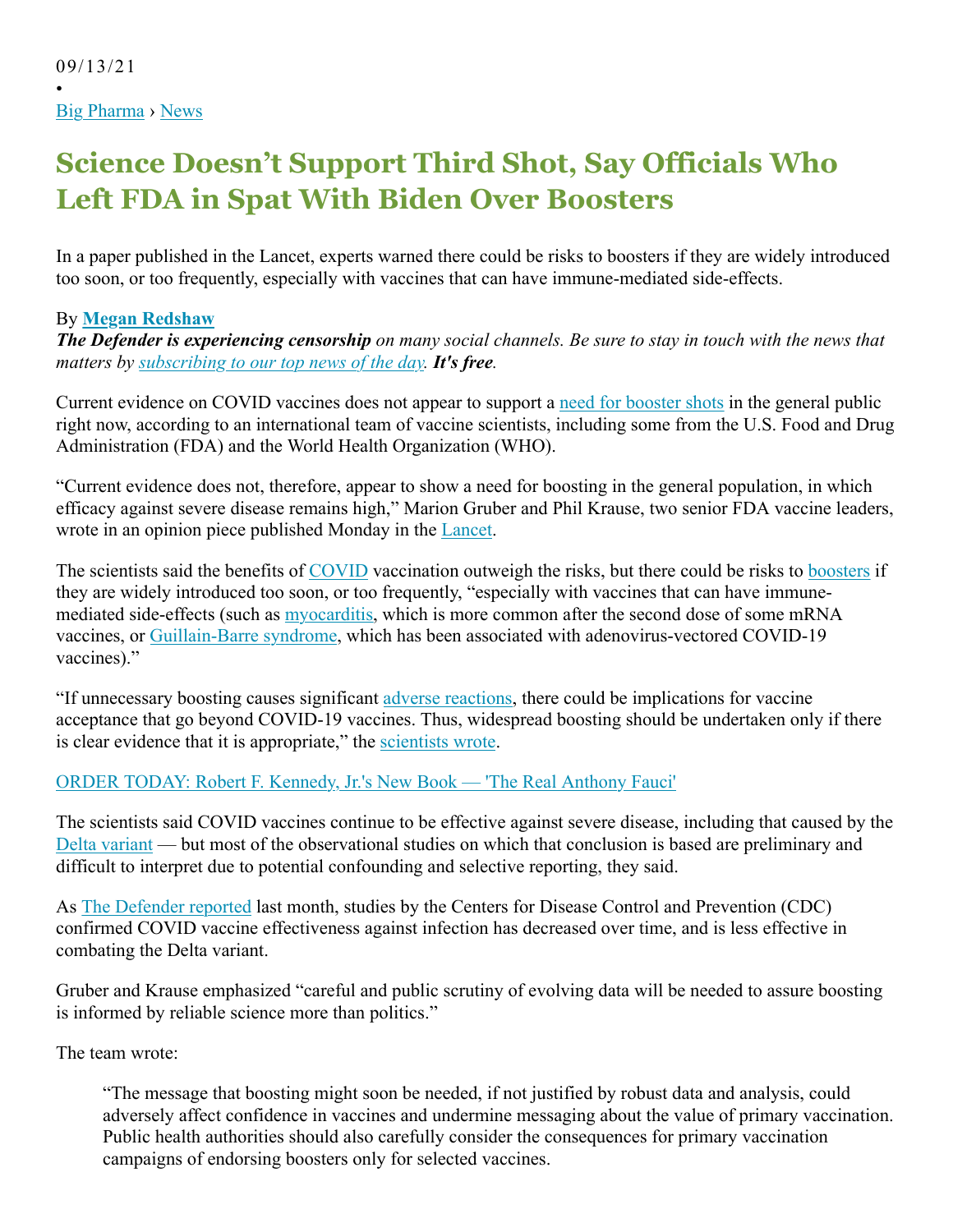"Booster programmes that affect some but not all vaccinees may be difficult to implement — so it will be important to base recommendations on complete data about all vaccines available in a country, to consider the logistics of vaccination, and to develop clear public health messaging before boosting is widely recommended."

The scientists noted boosting may be appropriate for some individuals where a one- or two-dose vaccine did not provide adequate protection — such as immunocompromised people — although they noted people who did not respond robustly to a primary vaccination, may also not respond well to a booster.

Both the FDA and CDC have already signed off on allowing third doses for immunocompromised people. But experts are divided on whether boosters are necessary for the general population.

The FDA's Vaccines and Related Biological Products Advisory Committee will meet Friday to discuss Pfizer and BioNTech's application to administer their COVID vaccine as a third dose, or "booster" shot, to people ages 16 and older.

The scientists also echoed the views of the WHO in arguing current vaccines could "save more lives" if they are used in people who are not yet vaccinated rather than for boosters.

The WHO last week called for a moratorium on boosters in wealthy nations until at least the end of the year.

In a statement to CNN on Monday, an FDA spokesperson said the new opinion paper does not reflect the views of the FDA:

"As noted in the article, the views of the authors do not represent the views of the agency. We are in the middle of a deliberative process of reviewing Pfizer's booster shot supplemental approval submission, and FDA as a matter of practice does not comment on pending matters before the agency. We look forward to a robust and transparent discussion on Friday about that application."

As The Defender reported Sept. 1, Gruber and Krause announced they will leave the FDA this fall, raising questions about the Biden administration and the way it sidelined the agency.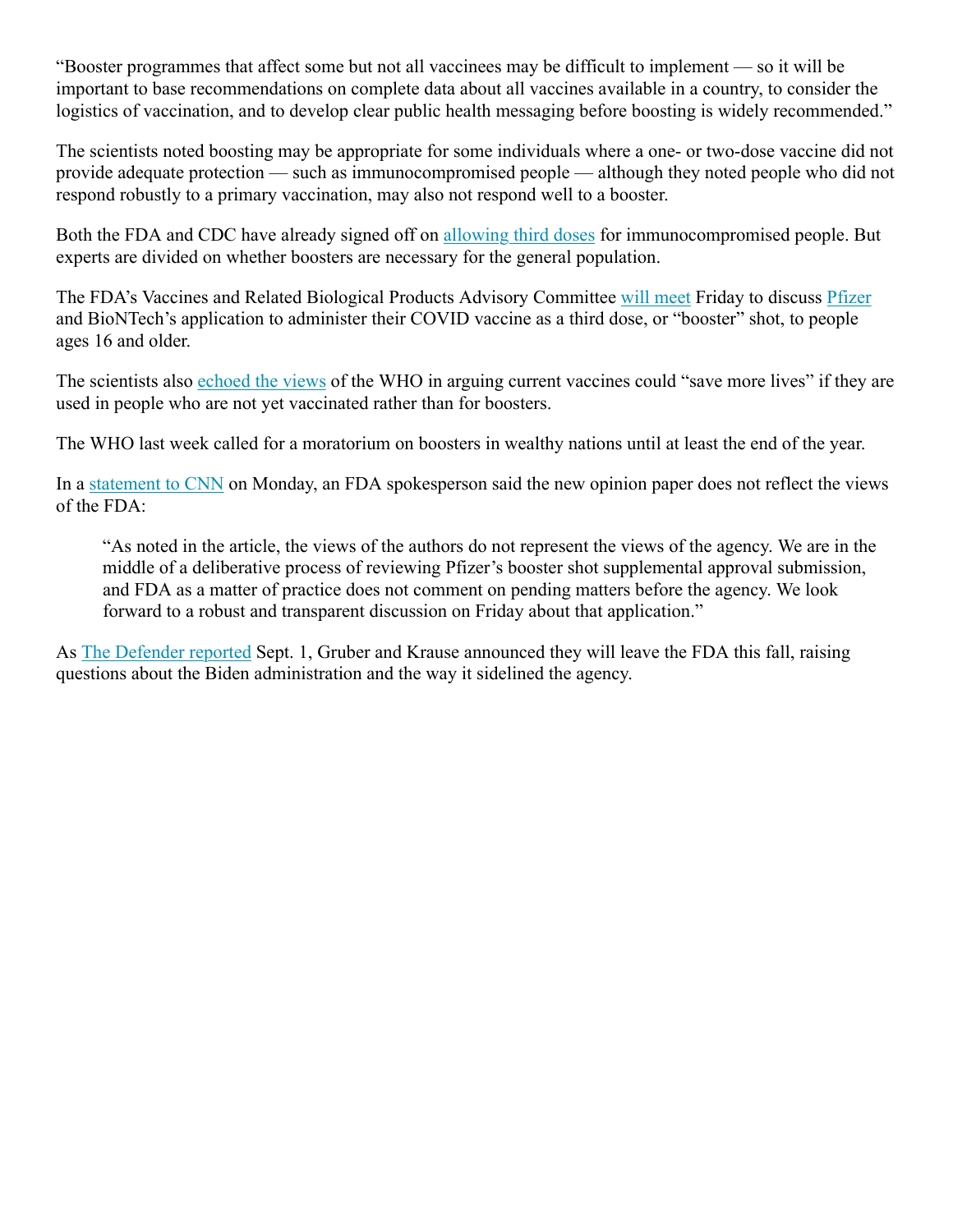|                       | <b>Tweet your reply</b>                                                                                                                                                                                                                                                   |
|-----------------------|---------------------------------------------------------------------------------------------------------------------------------------------------------------------------------------------------------------------------------------------------------------------------|
| 24.7K                 | $\frac{1}{V}$ See the latest COVID-19 information on Twitter                                                                                                                                                                                                              |
| 3:07 PM · Sep 2, 2021 | $\left(\begin{matrix} 1\\ 1\end{matrix}\right)$                                                                                                                                                                                                                           |
|                       | 2 Top FDA Vaccine Officials Resign, Raising Questions About Pressure Fr<br>Dr. Marion Gruber, director of the U.S. Food and Drug Administration's<br>vaccines office, and her deputy, Dr. Philip Krause, reportedly said they<br>$\mathcal{S}$ childrenshealthdefense.org |
|                       |                                                                                                                                                                                                                                                                           |
|                       | Two of FDA top vaccine regulators will leave the agency<br>this fall, because they don't believe there is data to<br>support the Biden administration's push to offer COVID<br>booster shots later this month.                                                            |
|                       | Robert F. Kennedy Jr<br>@RobertKennedyJr                                                                                                                                                                                                                                  |

Gruber and Krause were upset that the Biden administration announced adults should get a booster eight months after they received a second dose — prior to boosters undergoing review or receiving approval by the FDA.

Neither Gruber or Krause believed there was enough data to justify offering booster shots yet, sources said, and both viewed the announcement, amplified by President Biden, as pressure on the FDA to quickly authorize them.

As The Defender reported earlier this month, the Biden administration announced a plan to begin offering a third booster dose to people who already received two doses of an mRNA vaccine beginning the week of Sept. 20.

U.S. health regulators have said there isn't enough data to recommend booster doses for the general population.

Still, the White House has moved forward with its plan to make Americans eligible for a third dose of either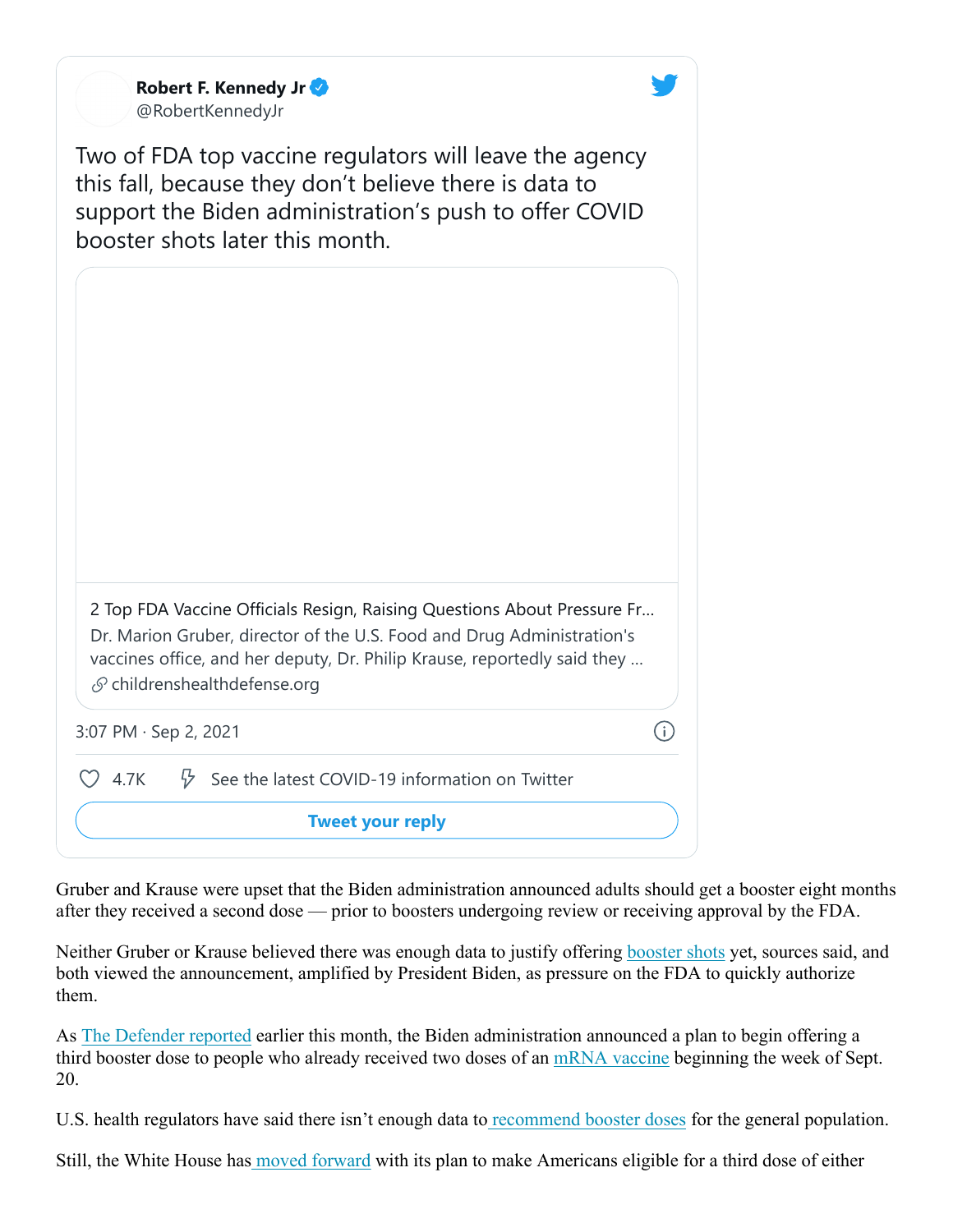Pfizer or Moderna's vaccines eight months after the date of their second injection, even though that plan requires authorization from the FDA and CDC first.

Suggest a Correction



Megan Redshaw

Megan Redshaw is a freelance reporter for The Defender. She has a background in political science, a law degree and extensive training in natural health.

Sign up for free news and updates from Robert F. Kennedy, Jr. and the Children's Health Defense. CHD is implementing many strategies, including legal, in an effort to defend the health of our children and obtain justice for those already injured. Your support is essential to CHD's successful mission.